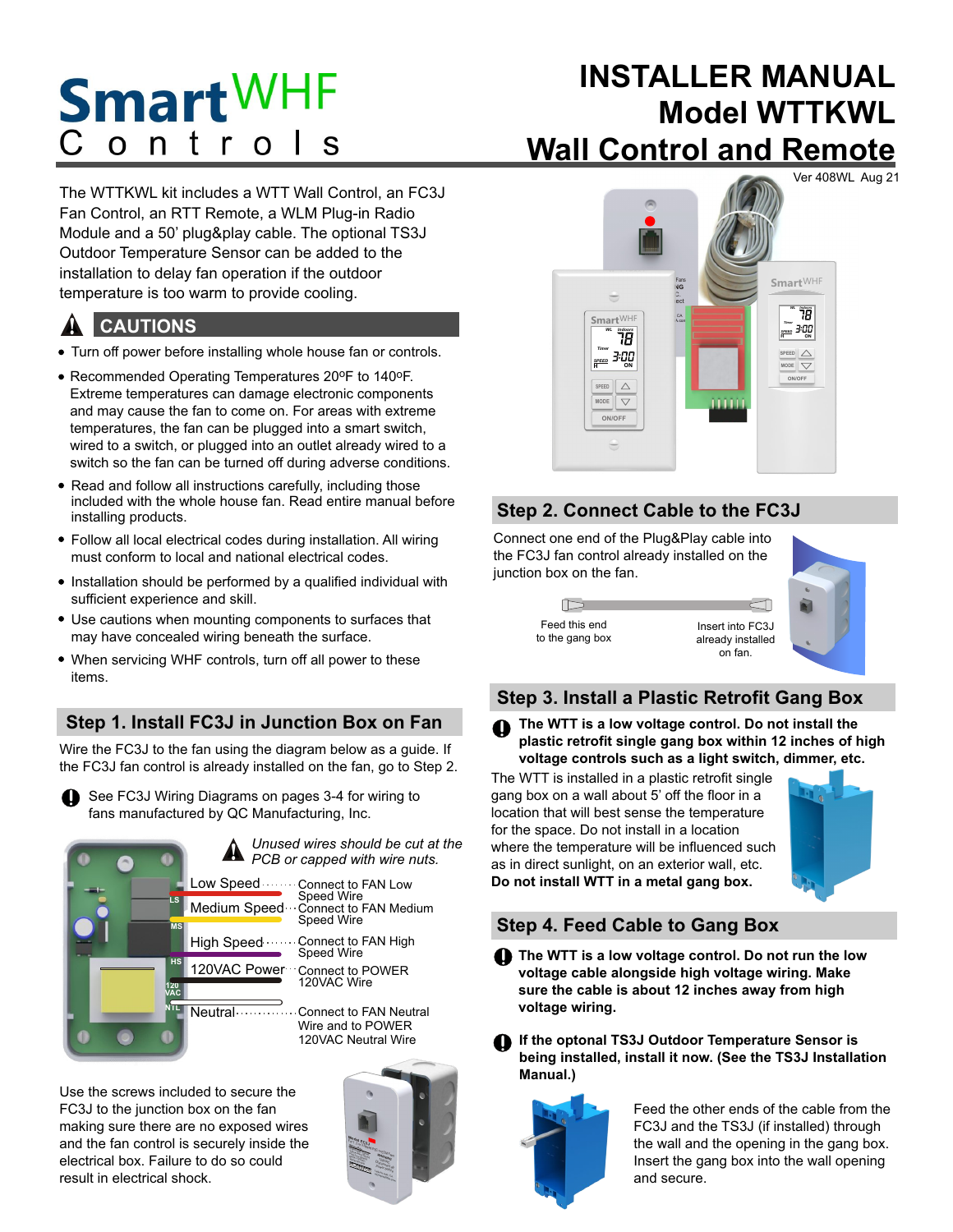## **Step 5. Install the WLM Plug-In Module**

Make sure the Plug-In Module is oriented with the RED chip side up as illustrated. Use the guide to insert the module.



Module is RED side up.

## **Step 6. Connect the Cable(s) to WTT**

If a sensor is installed, connect the cable with the "YELLOW" marker into the "YELLOW" connector.

Connect the cable from the fan into the "RED" connector.

## **Step 7. Power the Fan**

Apply power to the fan. If the fan automatically starts up, remove power and check the wiring. If the problem persists, contact us. The LCD display should be lit. If not, check the connector.

## **Step 8. Power the RTT**

Use the pull tab on the back of the RTT Wireless Remote to activate the AAA batteries already installed. You should see the LCD display. When the wireless remote is moved, the LCD lights up.

## **Step 9. Link RTT and Wall Control**



*WL*

**OFF**

#### **At the WTT Wall Control**

Access Options- Press and hold the  $MODE$  key to display the first option. Press the MODE key until WL is displayed. Press the  $\triangle$  key to select ON. The change is saved when the backlight turns off.

#### **At the Remote**

Press and hold the  $|MODE|$  key to display WL OFF.

 $\bullet$  Press the  $\triangle$  key to select On. The change is saved when the backlight turns off.

Once the WTT Wall Control and the RTT Wireless Remote are linked, WL stops blinking and displays as solid.



## **Step 10. Attach the WTT and Wall Plate**

Attach the WTT wall control to the plastic gang box using the screws provided. Attach the wall plate to the WTT using the screws provided in the wall plate.



## **Step 11. Set Options**

### **Set the Number of Fan Speeds**

The WTT is factory set to a 2-speed fan. For 3-speed and 1-speed fan installations, set the Number of Fan Speeds to reflect the type of fan installed.



- Access Options- Press and hold the  $|MODE|$  key to display the first option.
- $\bullet$  Press the MODE key until Speed is displayed.
- $\bullet$  Press the  $\triangle$  or  $\triangledown$  key to change the number of speeds. The change is saved when the backlight turns off.

## **High Speed Start**

For some installations, a low speed start may not be adequate to fully open the damper doors. When this option is set to ON and starting the fan in low speed, the fan will start in high speed to open the damper doors and after about 10 seconds will return to the low speed setting. Default is Off.



## **Step 12. Checking the Installation**

#### **CHECK FAN OPERATION**

The fan defaults to Timer Mode. Press the ON/OFF key to turn the fan ON.

backlight turns off.

#### **CHECK FAN SPEEDS**

#### **2-Speed Fan**

- Verify that the fan is running in High speed.
- **•** Press the SPEED key to change to Low (L). Verify the fan is running in Low speed.
- $\bullet$  Press the SPEED key to return to High (H) speed.

#### **3-Speed Fan**

- Verify that the fan is running in High speed.
- $\bullet$  Press the SPEED key to change to Low (L). Verify the fan is running in Low speed.
- $\bullet$  Press the SPEED key to change to Medium (M). Verify the fan is running in Medium speed.
- **•** Press the SPEED key to return to High (H) speed.

Press the ON/OFF key to turn the fan OFF.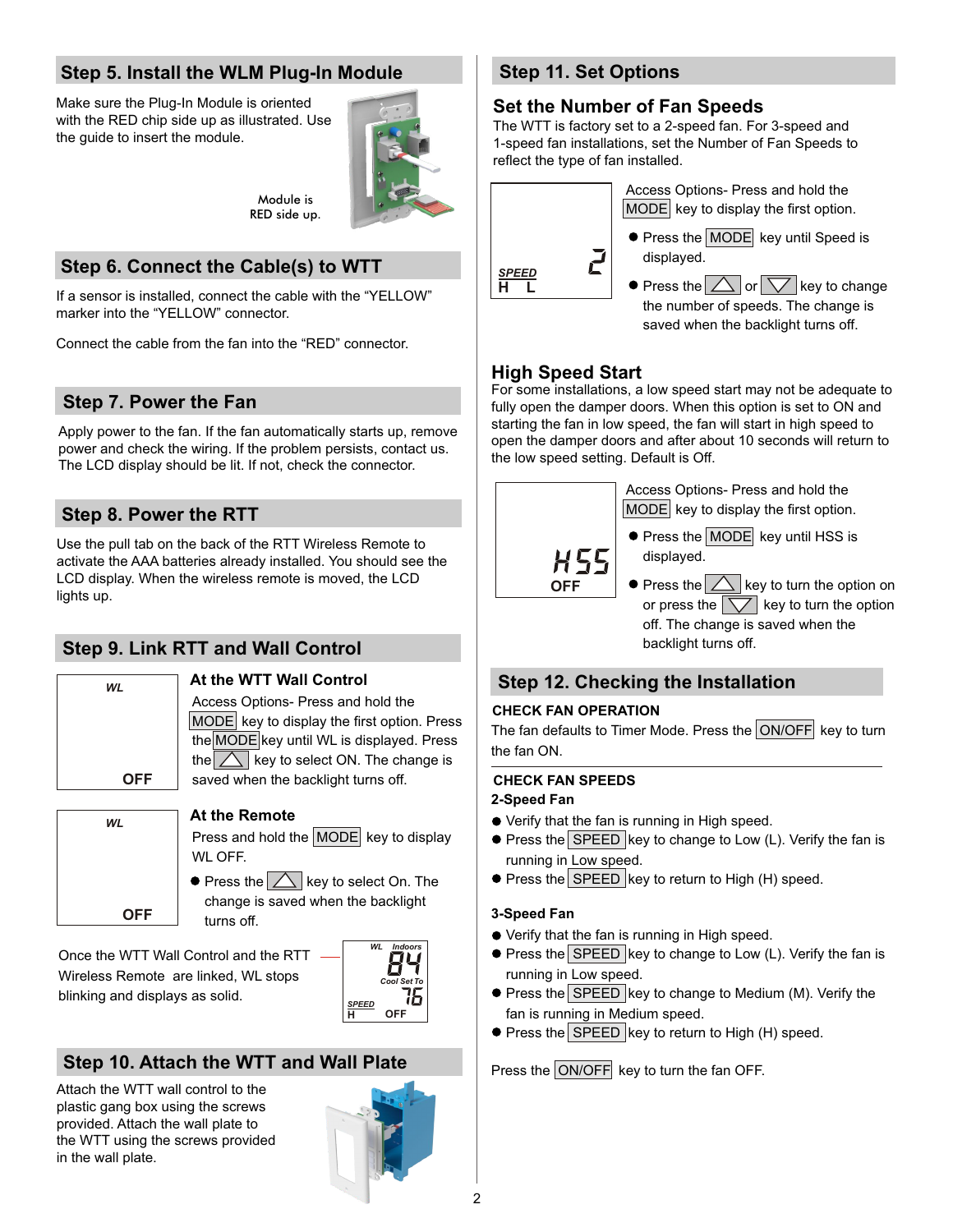# **FC3J Wiring Diagrams for fans manufactured by QC Manufacturing , Inc**

Use the tables below to determine which wiring diagram to wire the Fan and Power to the FC3J. The wire colors used by the Fan manufacturer for high, medium and low speed vary with fan models. The model number is on a label on the Fan.

## **CLASSIC Series**

## **Blue Fan**, PSC Motor

| Model # | <b>Speeds</b> | <b>Wiring Diagram</b> |
|---------|---------------|-----------------------|
| CL-1500 | One           | <b>WD-01</b>          |
| CL-2250 | Two           | WD-02                 |
| CL-3100 | Two           | WD-02                 |
| CL-4700 | Two           | WD-02                 |
| CL-5400 | Two           | WD-02                 |
| CL-6000 | Two           | WD-02                 |
| CL-7000 | Two           | <b>WD-02</b>          |

# **ENERGY SAVER Series**

#### **Green Fan**, ECM Motor

| Model # | <b>Speeds</b> | <b>Wiring Diagram</b> |
|---------|---------------|-----------------------|
| ES-1500 | One           | <b>WD-03</b>          |
| ES-2250 | Two           | WD-04                 |
| ES-3100 | Two           | WD-06                 |
| ES-4700 | Two           | WD-06                 |
| ES-5400 | Two           | WD-06                 |
| ES-6000 | Two           | WD-06                 |
| ES-7000 | Two           | WD-06                 |

#### **TRIDENT PRO Series Red Fan**, PSC Motor

| N            |               |                       |  |  |
|--------------|---------------|-----------------------|--|--|
| Model #      | <b>Speeds</b> | <b>Wiring Diagram</b> |  |  |
| Tri Pro-1.5X | One           | <b>WD-01</b>          |  |  |
| Tri Pro-2.5X | Two           | <b>WD-02</b>          |  |  |
| Tri Pro-3.3X | Two           | <b>WD-02</b>          |  |  |
| Tri Pro-4.8X | Two           | <b>WD-02</b>          |  |  |
| Tri Pro-5.5X | Two           | <b>WD-02</b>          |  |  |
| Tri Pro-6.0X | Two           | <b>WD-02</b>          |  |  |
| Tri Pro-7.0X | Two           | <b>WD-02</b>          |  |  |
|              |               |                       |  |  |

# **STEALTH PRO Series**

Black Fan, ECM Motor

| Model #      | <b>Speeds</b> | <b>Wiring Diagram</b> |
|--------------|---------------|-----------------------|
| STL Pro 1.5X | One           | WD-03                 |
| STL Pro 2.5X | Two           | WD-04                 |
| STL Pro 3.3X | Two           | WD-06                 |
| STL Pro 4.8X | Three         | WD-05                 |
| STL Pro 5.5X | Three         | WD-05                 |
| STL Pro 6.0X | Three         | WD-05                 |
| STL Pro 6.7X | Three         | WD-05                 |

## $\blacktriangle$  Cautions - Be sure to follow all codes in your locality.

#### **Safety**

Be sure all power to the Fan is OFF beore attempting any wiring.

#### **Power Wiring**

Use AWG14 Romex cable or a heavy duty (15A) power cord to power the Fan.

#### **Ground Wiring**

All green or bare copper ground wires should be tied together and to the ground screw in the bottom of the electrical box on the Fan.

#### **Unused Wires**

Be sure to cap any unused wire from the FC3J with smaller blue wire nuts.